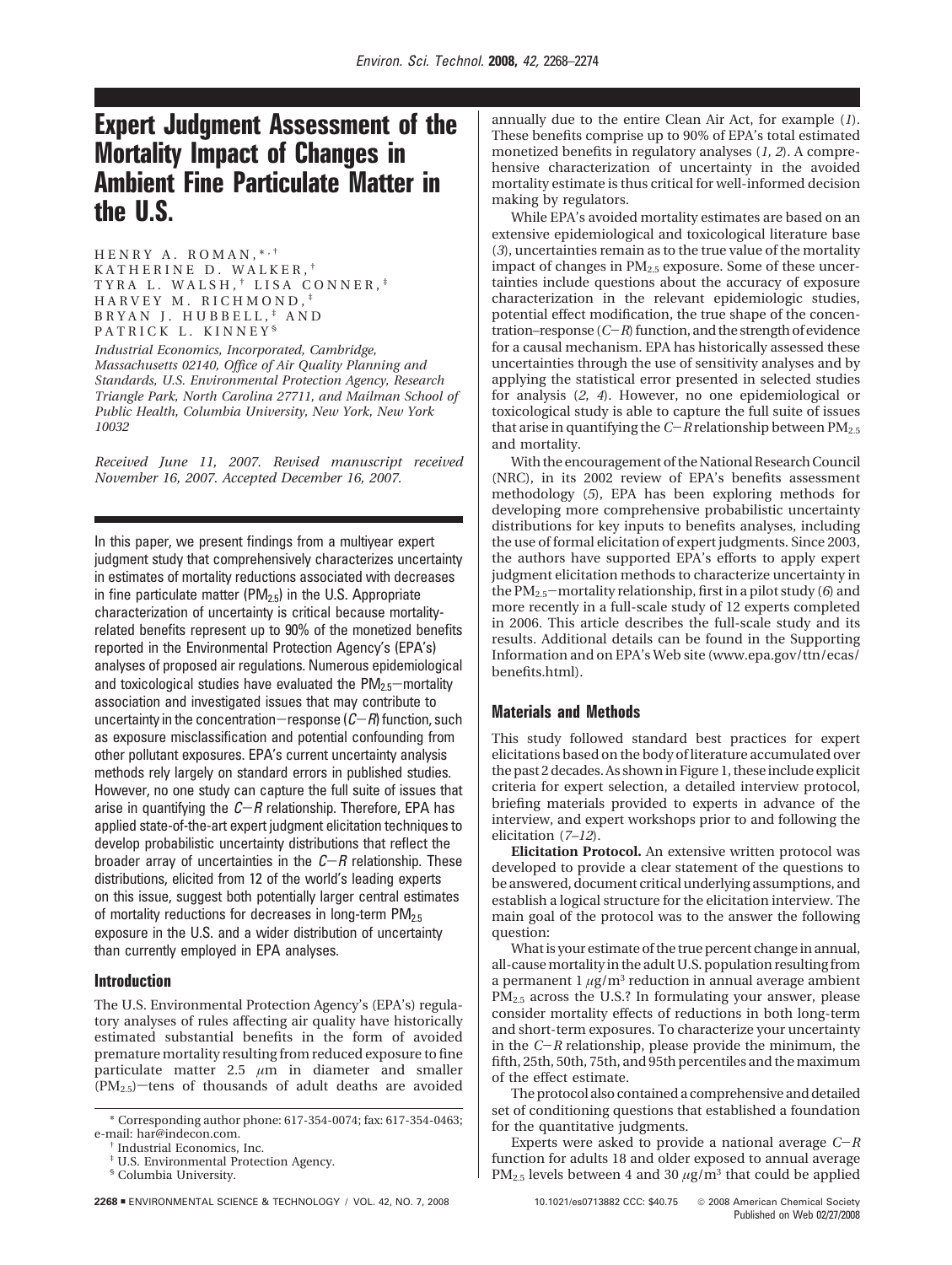

**FIGURE 1. Overview of the expert judgment process.**

throughout the U.S. in a benefits analysis. Other assumptions specified that the reduction in PM2.5 resulting from regulatory action was immediate and permanent and that the action achieved proportional reductions in all PM components.

Figure 2 shows the three-part structure of the elicitation protocol. The first part promoted careful examination and discussion of the key quantitative question. The second part consisted of a systematic discussion of factors to consider when characterizing the relationship between  $PM_{2.5}$  exposure and premature mortality. In the final part, experts answered the quantitative question by first specifying a functional form for the *<sup>C</sup>*-*<sup>R</sup>* function and then providing a distribution for the slope of that function (i.e., the percent change in mortality per unit change in annual average  $PM_{2.5}$ .

We elicited the distribution by asking experts to assign a value to the percentiles specified above. Experts were also given the option to provide fewer percentiles (e.g., fifth, 50th, and 95th), which were then fit to an expert-specified parametric distribution in real time using Crystal Ball (CB) software, a forecasting and risk analysis program that utilizes Monte Carlo simulation. To minimize experts' use of the "anchoring and adjustment" heuristic (*13*), the elicitation began with the tails of the distribution (minimum, maximum, fifth, and 95th percentiles) before eliciting central values. As shown in Figure 2, the protocol was iterative, revisiting the expert's responses to conditioning questions to ensure his distribution was consistent with his previous responses.

The protocol was reviewed by PM experts at an EPA symposium and by an interagency team consisting of EPA and Office of Management and Budget (OMB) employees. It was then pretested prior to the interviews with two EPA experts in PM-related mortality, a toxicologist and an epidemiologist.

**Expert Selection.** The expert selection process sought to create a panel of experts who collectively represent a reasonably balanced range of respected scientific expertise and opinion on the study topic. Other objectives included the use of an explicit and reproducible process that was costeffective and straightforward to execute and that minimized the level of control of the researcher conducting the elicitation (*14*). Experts were selected in two phases, both of which relied on a peer nomination process.

In the first phase, nominators were identified through a literature search and publication count. The 32 authors with

the greatest total number of publications as first, second, or last author were asked to provide nominations. To encourage nomination of a broad array of experts, we randomly assigned nominators to four groups, each of which sought experts with a distinct expertise. Nominators were provided with a set of group-specific criteria to assist them in addition to a set of general criteria common to all groups (see Table 1). Twenty-five sets of nominations were received (at least five from each group).

Experts were ranked by the number of peer nominations received within each group and overall. We selected nine experts-the top two nominees from each group, plus the next most highly nominated individual overall. Invited experts who were unwilling or unable to participate were replaced with the next most highly nominated candidate in that expert's group, provided they were nominated by at least half of the respondents. Otherwise, the expert was replaced with the next most highly nominated expert overall.

The first phase, which had an acceptance rate of 75%, yielded nine experts; however, the panel exhibited less diversity in expertise than expected (eight epidemiologists and one toxicologist). To increase representation of the biological, medical, and toxicological disciplines, we obtained additional expert nominations, using the same general nomination criteria, with assistance from the Health Effects Institute (HEI), a nonprofit organization funded by EPA and industry to study the health effects of air pollution. HEI provided 10 nominees, plus two alternates. HEI was not involved in the study design or execution, beyond providing the additional nominations. Nominees were contacted in random order, with a goal of inviting three additional experts. The acceptance rate for the second phase was 38%, with most who declined citing scheduling conflicts. The final list of experts included the following:

- **Douglas Dockery**, Professor of Environmental Epidemiology, Harvard School of Public Health;
- **Kazuhiko Ito**, Assistant Professor of Environmental Medicine, New York University (NYU) School of Medicine;
- **Daniel Krewski**, Professor of Epidemiology and Community Medicine, University of Ottawa;
- **Nino Künzli**, Associate Professor of Preventative Medicine, University of Southern California Keck School of Medicine;
- **Morton Lippmann**, Professor of Environmental Medicine, NYU School of Medicine;
- **Joe Mauderly**, Vice President and Senior Scientist, Lovelace Respiratory Research Institute;
- **Bart Ostro**, Chief of the Air Pollution Epidemiology Section, California Office of Environmental Health Hazard Assessment;
- **C. Arden Pope III**, Professor of Economics, Brigham Young University;
- **Richard Schlesinger**, Professor of Biology and Heath Sciences, Pace University;
- **Joel Schwartz**, Professor of Environmental Epidemiology, Harvard School of Public Health;
- **George Thurston**, Professor of Environmental Medicine, NYU School of Medicine; and
- **Mark Utell**, Professor of Environmental Medicine, University of Rochester School of Medicine and Dentistry.

To maintain confidentiality, each expert was assigned a randomized letter between A and L to identify his judgments in this paper. We compensated experts using a uniform competitive academic consulting rate, plus travel expenses.

**Briefing Book.** Each expert was sent a "briefing book" at least 2 weeks before his interview. It included the elicitation protocol, a CD of relevant papers and compendia, recent U.S. data on air quality, health status, population demo-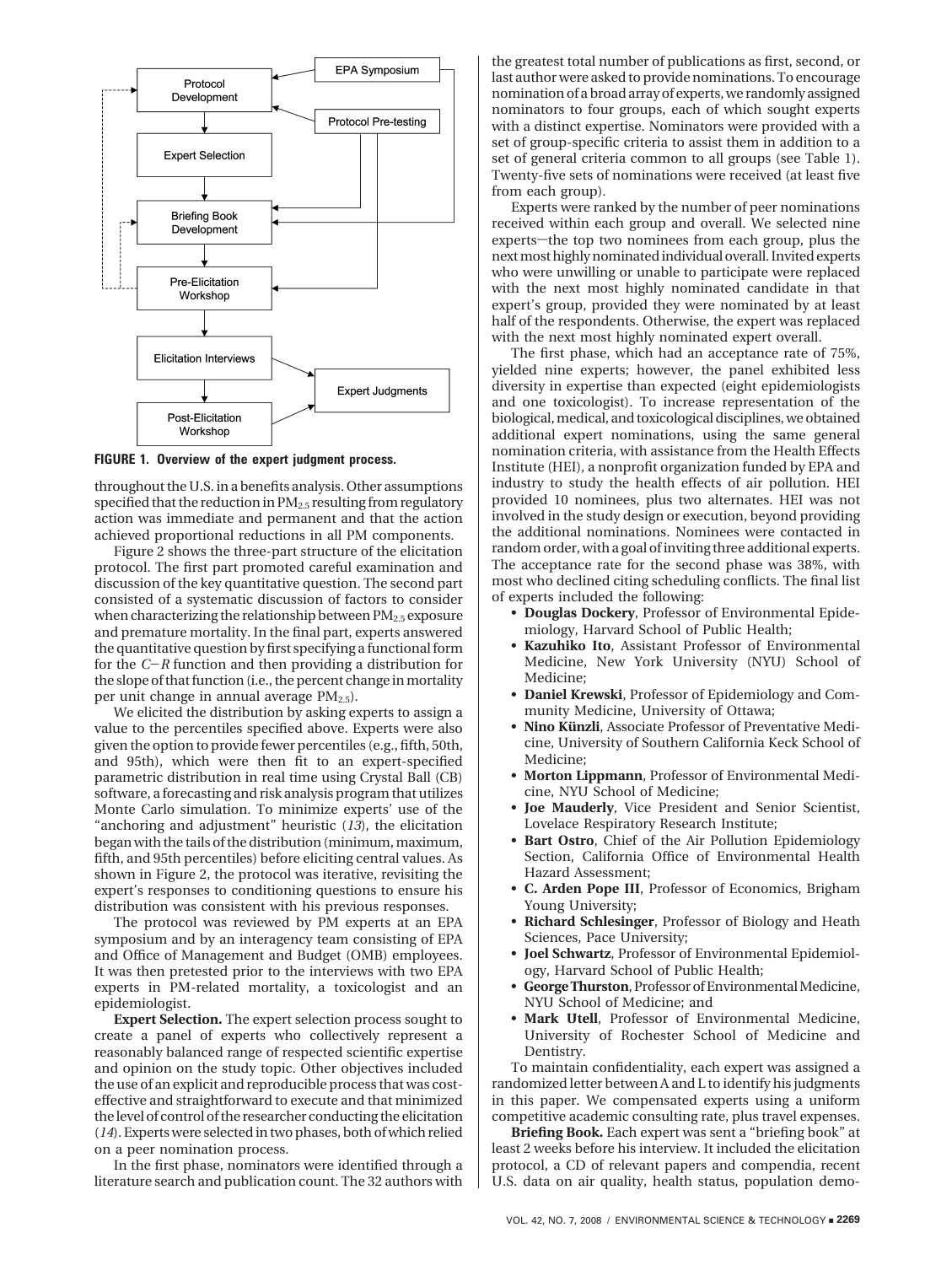

## **FIGURE 2. Structure of the elicitation protocol.**

graphics, and other topics that may factor into the experts' probabilistic judgments, and a document describing factors to consider when providing probability judgments in order to avoid potential sources of bias.

**Pre-elicitation Workshop.** The experts were invited to a 1 day workshop in January 2006 designed to introduce the project, familiarize them with expert judgment and the elicitation process, and foster critical discussions of key evidence relevant to the questions posed by the study. Promoting consensus was not a goal of the workshop. Nine of the 12 experts participated. A workshop summary, copies of presentations, and papers cited at the workshop were sent to all 12 experts.

**Elicitation Interview.** The study team elicited judgments from each expert individually during a personal interview. The elicitations were conducted over a 4 month period in the spring of 2006. The elicitation team included two interviewers, one experienced in the elicitation of expert judgments (Dr. Walker) and one with expertise in PM health effects and exposure (Dr. Kinney).

During the day-long interviews, experts were asked to think systematically about, and cite, the evidence in support of their responses. The team encouraged experts to evaluate the robustness of their judgments by considering evidence that might support an opposing or alternative position, as well as sources of uncertainty, error, or bias that might challenge their interpretation of the evidence.

Each expert was also given the opportunity to participate in Internet-based conferencing with Industrial Economics representatives (Mr. Roman and/or Ms. Walsh) who provided real-time graphical and quantitative feedback regarding the expert's*C*-*R*function distribution and responses to protocol questions. The expert could visualize his distribution, compare it to those from key epidemiological studies, and compare the mortality implications of his distribution with data on other major causes of death in the U.S.

Following each interview, the expert was sent a summary of his qualitative and quantitative judgments for review, adjustment, and/or confirmation of his responses.

**Post-Elicitation Workshop.** The study team held a final 4 hour workshop with the experts in June 2006 to share results anonymously with the group, highlight areas where expert opinion varied, clarify points of confusion, allow experts to raise issues for discussion, and encourage each expert to critically review his judgments. The purpose was not to promote consensus. Eleven of the 12 experts participated at least partially in the workshop.

Following this workshop, a meeting summary was sent to the experts, and they were provided an opportunity to revise their qualitative and/or quantitative judgments privately using a standardized form. Four experts chose to make changes.

# **Results**

The experts' responses exhibit substantial agreement regarding the nature and cause of mortality associated with PM2.5, the likelihood of a causal connection between exposure and mortality, the shape of the*C*-*<sup>R</sup>* function, and the central estimate of the mortality impact. We observed differences in the experts' responses about the relative importance and size of potential sources of uncertainty, and hence, in the spread of the distributions of the effect estimate.

**Causes of Death and the Importance of Short-Term versus Long-Term Exposure.** During the conditioning section, experts described how they conceptualized the "mortality" that was the focus of the main quantitative question. Ten of 12 experts believed most of the mortality resulted from long-term exposures, citing potential cumulative chronic cardiovascular and respiratory damage from PM exposure leading to increased risk of death. The experts thought these deaths would be primarily cardiovascular, with lesser amounts due to respiratory disease and lung cancer, on the basis of the strength of current evidence. They thought that the shortterm mortality impacts that are not included in relative risk (RR) estimates from the cohort studies represented a very small percentage of the total mortality impact. Two experts disagreed. Expert D thought he had insufficient information to discuss relative magnitudes of the two types of impacts, and Expert K expressed greater confidence in evidence showing that mortality impacts reflect changes in short-term peak exposures. However, all experts ultimately relied on results from long-term studies when developing their effect estimates.

**Likelihood of a Causal Relationship.** After discussing the body of evidence, each expert was asked to estimate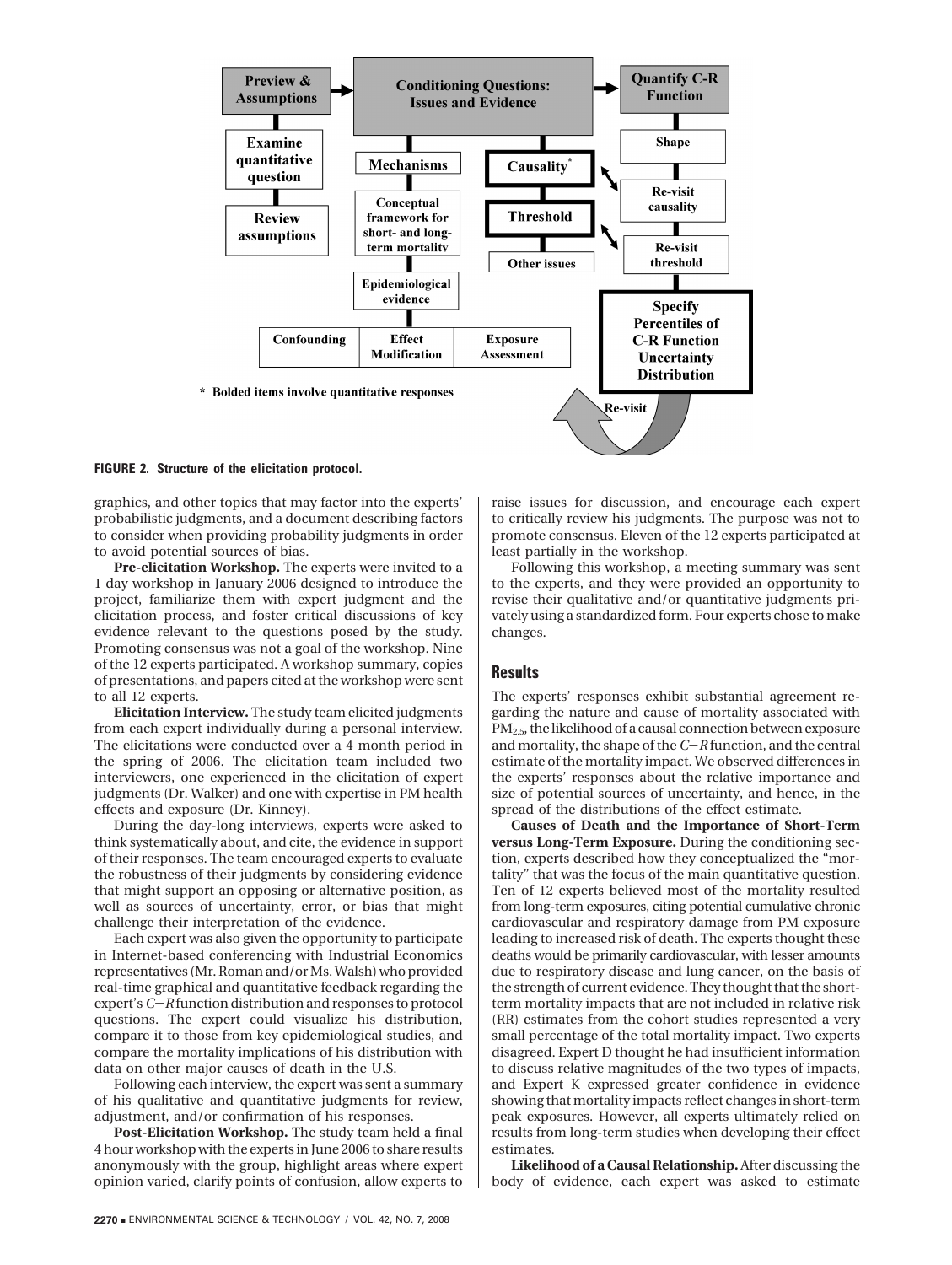## **TABLE 1**. **Expert Nomination Criteria**

#### **General Criteria**

1. Ideal experts should possess the educational background and/or experience to display a thorough understanding of results from the epidemiological literature addressing the relationship between chronic exposure to  $PM<sub>2.5</sub>$  and mortality and to evaluate these results in the context of other evidence pertinent to the PM<sub>2.5</sub>-mortality issue, such as relevant toxicological and physiological literature

2. Experts may include primary scientific researchers as well as prominent individuals from scientific panels, institutions, journal editorial boards, and other such groups who, through their educational background and experience, are in a position to carefully interpret the key evidence regarding PM<sub>2.5</sub> exposures and mortality 3. The overall set of experts nominated should be a balanced group that reflects the full range of respected scientific opinions concerning the strength of the evidence linking premature mortality with ambient  $PM_{2.5}$ concentrations

4. The nominees should all be based in either the U.S. or Canada

#### **Group Specific Criteria**

group 1:

• are the most knowledgeable about the relationship between long-term PM<sub>2.5</sub> exposures and mortality; and/or

• have studied in-depth the uncertainties and

methodological limitations of existing cohort studies on PM2.5 and mortality

group 2:

• have made the most significant contributions to our understanding of the potential underlying biological mechanisms of the  $PM_{2.5}$ -mortality relationship; and/or • have made the most significant contributions to our understanding of the likelihood of a causal relationship between  $PM<sub>2.5</sub>$  and mortality

group 3:

• display significant experience analyzing the relationship between PM<sub>2.5</sub> and mortality through participation in expert committees and workshops and/or publication of review articles; and/or

• display significant experience analyzing and applying the PM-mortality literature within a risk assessment and/or policy context

group 4:

• are conducting innovative, cutting-edge research investigating the relationship between PM2.5 and mortality; and/or

• have made the most significant contribution to our understanding of the relationship between health effects and PM2.5 exposures

quantitatively the probability that the relationships between short-term and/or long-term PM2.5 exposures and mortality were causal. He was asked to provide a "best estimate" plus a range of probabilities to indicate his level of certainty.

The responses, presented at the bottom of Figure 3, show that 10 of the 12 experts placed similarly high likelihoods on a causal relationship. Two experts (G and K) were significantly less certain.

**Shape of the Concentration–Response Function.** Eight experts thought the true *<sup>C</sup>*-*<sup>R</sup>* function relating mortality to changes in annual average PM2.5 was log-linear across the entire study range (ln(mortality) =  $\beta$  × PM). Four experts (B, F, K, and L) specified a "piecewise" log-linear function, with different  $\beta$  coefficients for PM concentrations above and below an expert-specified break point. This approach allowed them to express increased uncertainty in mortality effects seen at lower concentrations in major epidemiological studies. Expert K thought the relationship would be log-linear above a threshold.

**Quantification of the Concentration–Response and Associated Uncertainty.** When developing their uncertainty distribution for the *<sup>C</sup>*-*<sup>R</sup>* coefficient, seven experts (B, D, E, G, I, K, and L; "group 1") characterized uncertainty in the mortality effect conditional on the assumption that the relationship was causal, while the others (A, C, F, H, and J; "group 2") integrated their uncertainty about the likelihood of a causal relationship directly into their distributions. The uncertainty distributions for group 1 thus reflect sources of uncertainty other than those affecting the experts' judgments about whether or not the causal relationship exists. The experts in group 1 preferred that their causality judgments and*C*-*R*distributions be presented separately and combined only in the context of a benefits analysis.

Four experts (B, F, H, and L) developed their *<sup>C</sup>*-*<sup>R</sup>* distributions directly by providing the requested percentiles of their distributions. Seven of the remaining experts developed their distributions indirectly by specifying two or more percentiles, or a mean and standard deviation, and then fitting a parametric distribution with CB. Lastly, expert I quantified his uncertainty by choosing three studies, assigning subjective weights to each, combining their results via Monte Carlo simulation in CB, and fitting a final parametric distribution to the outcome. Of the eight (including expert I) who selected parametric distributions, six fit normal distributions (each fitting to different percentiles), one chose triangular, and one a Weibull.

Figure 3 presents box plots of the experts' distributions for groups 1 and 2. In addition to the median (closed circle) and other percentiles specified in the protocol, the plots include a mean value (open circle) estimated from the elicited parameters using CB. The distributions within each group are arrayed in order of decreasing elicited likelihood of a causal relationship.

The results in each group show substantial variation in the amount of uncertainty expressed, even among individuals expressing similar views on the strength of the causal relationship. For example, in group 1, expert B specified a much wider range of values than expert L, although both specified similar causal likelihoods. In group 2, expert F was both highly certain of the likelihood of a causal relationship (100%) and of his ability to predict the magnitude of the relationship, specifying a much narrower range of values than expert A or H, whose causal likelihoods were also very high.

Figure 3 displays pairs of distributions for the four experts who specified two log-linear segments across the PM study range. The transition point between the segments ranged from 7 to 16  $\mu$ g/m<sup>3</sup>, with most experts basing their choice on the range of PM observed in the major cohort studies.

The differences in the *<sup>C</sup>*-*<sup>R</sup>* slope and uncertainty expressed by the experts above and below their transition points were generally modest. Expert L's distributions differ only in their minima-zero for the lower versus 0.02 for the upper (not shown)-and in his expressed confidence in a causal relationship, which was higher in the upper range (99% versus 75%). Expert F reduced his median estimate for the lower range by 18% although the spread was similar. Expert K's segments differed most; he reduced his median 43% and decreased the spread of his lower distribution.

Expert K also applied a threshold, *T*, to his function, which he described probabilistically. He specified  $P(T > 0) = 0.5$ . Given  $T > 0$ , he indicated  $P(T \le 5\mu g/m^3) = 0.8$  and  $P(5\mu g/m^3)$  $m^3 < T \le 10\mu g/m^3$  = 0.2. Figure 3 does not include the impact of applying expert K's threshold, as the size of the reduction in benefits will depend on the distribution of baseline PM levels in a benefits analysis.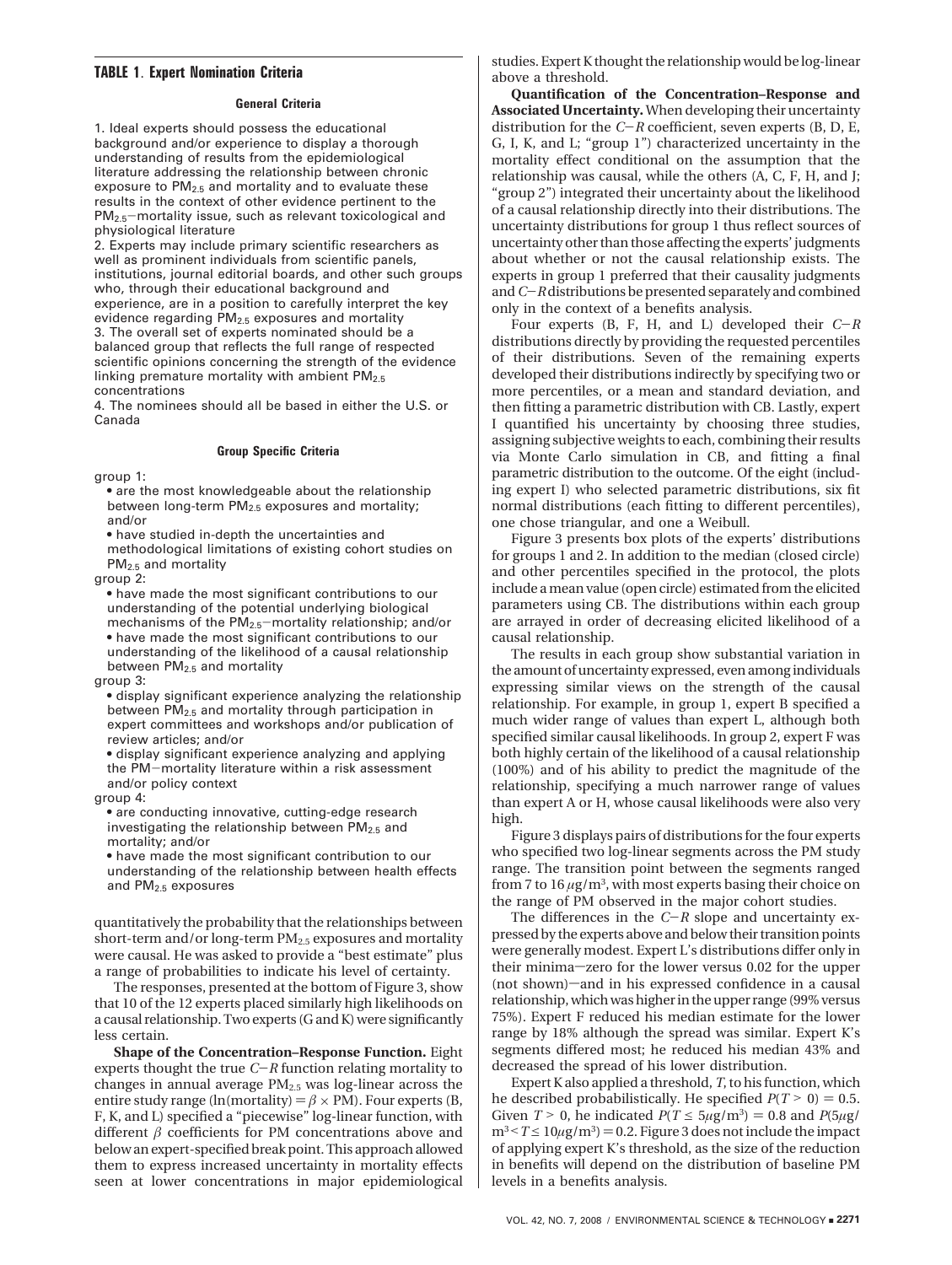

Key: Closed circle = median; Open circle = mean; Box = interquartile range; Solid line = 90% credible interval

**FIGURE 3. Uncertainty distributions for the PM<sub>2.5</sub>-mortality**  $C-R$  **coefficient for annual average PM<sub>2.5</sub> concentrations of 4-30**  $\mu$ **g/m<sup>3</sup> Note: Box plots represent distributions as provided by the experts to the elicitation team. Experts in group 1 preferred to give conditional distributions and keep their probabilistic judgment about the likelihood of a causal or noncausal relationship separate. Experts in group 2 preferred to give distributions that incorporate their likelihood that the PM2.5**-**mortality association may be noncausal. Therefore, the expert distributions from these two groups are not directly comparable.**

Figure 3 also includes box plots for studies EPA has applied previously to generate primary benefits estimates (*4*) and to conduct sensitivity analysis (*15*). Most of the subjective distributions encompass the 90% confidence intervals from both studies. Most of the experts' central estimates fall at or above the 2002 American Cancer Society study (ACS) median  $(0.6\%$  per  $\mu$ g/m<sup>3</sup>) and below the original Six Cities median  $(1.2\%$  per  $\mu$ g/m<sup>3</sup>).

Numerous factors influenced the development of each expert's distribution, as described at length in their interview summaries. However, some general patterns emerged in the weight experts gave to particular studies and to adjustments they made to account for particular concerns about those studies.

Table 2 summarizes the studies that the experts cited when developing their distributions. The dotted circle  $[ $\odot$ ] indicates$ those studies from which the experts drew in developing their central (median) effect estimates or which they used to support adjustments to those estimates. The open circle [O] indicates studies mentioned in association with one or more of the percentiles used to characterize uncertainty.

Median effect estimates drew heavily on four studies: the Pope et al. 2002 ACS follow-up (*4*), the Jerrett et al. 2005 analysis of the ACS cohort in Los Angeles (ACS LA, *16*), the 1993 Dockery et al. Six Cities study (*15*), and the 2006 Laden et al. Six Cities follow-up (*17*). Although several experts mentioned the Krewski et al. 2000 (*18*) reanalysis of the original ACS and Six Cities studies when discussing effect modification and/or confounding, experts' quantitative judgments tended to reflect the influence of the more recent follow-up studies with larger data sets.

Discussions during the conditioning phase of the interview raised questions about a number of issues, including the impacts of effect modification, exposure measurement, and confounding. Two factors, in particular, influenced how the experts weighed the findings from the two principal cohort studies (ACS and Six Cities). First, several experts thought that the original ACS cohort underrepresented individuals

with less than a high school education with respect to the U.S. population at the time of the study (*18, 19*). Second, several experts believed the ACS LA analysis raised questions about the impact of potential exposure misclassification in the original ACS study resulting from the larger-scale spatial resolution of exposure. Both factors could support the argument that the ACS study results might underestimate the total adult U.S. PM-mortality effect.

Most experts adjusted their median estimates to reflect the impact of educational attainment, exposure misclassification, or both. Others saw the ACS LA findings as rationale for placing more confidence in the original Six Cities study and its extended analyses than they previously had, or to rely more extensively on the ACS LA study. Both approaches tended to produce similar central estimates (approximately 1% per *µ*g/m3). Median effect estimates were lower when experts argued against adjusting the original ACS estimates for one of these factors (e.g., expert H did not think it appropriate to adjust for educational attainment; expert K adjusted for neither).

Although the experts mentioned a number of potential confounders in the interviews, only three (D, F, and G) made direct adjustments to their quantitative judgments to account for confounding (by occupational exposure and/or copollutants). Most argued that the key studies discussed above had adequately controlled for potential confounders. They noted that the persistence of a  $PM_{2.5}$ -mortality effect across multiple studies using different statistical designs made it difficult to believe that it could be caused solely by confounding.

Short-term exposure studies (i.e., time series) were rarely cited in the development of experts' distributions, even among those experts who generally found the database more compelling for the effects of short-term exposures than for long-term exposures. They were most often cited to define the lower end of the distributions. This appears consistent with the views of those experts who argued that mortality from short-term exposures likely comprise a small proportion of total PM2.5-related deaths.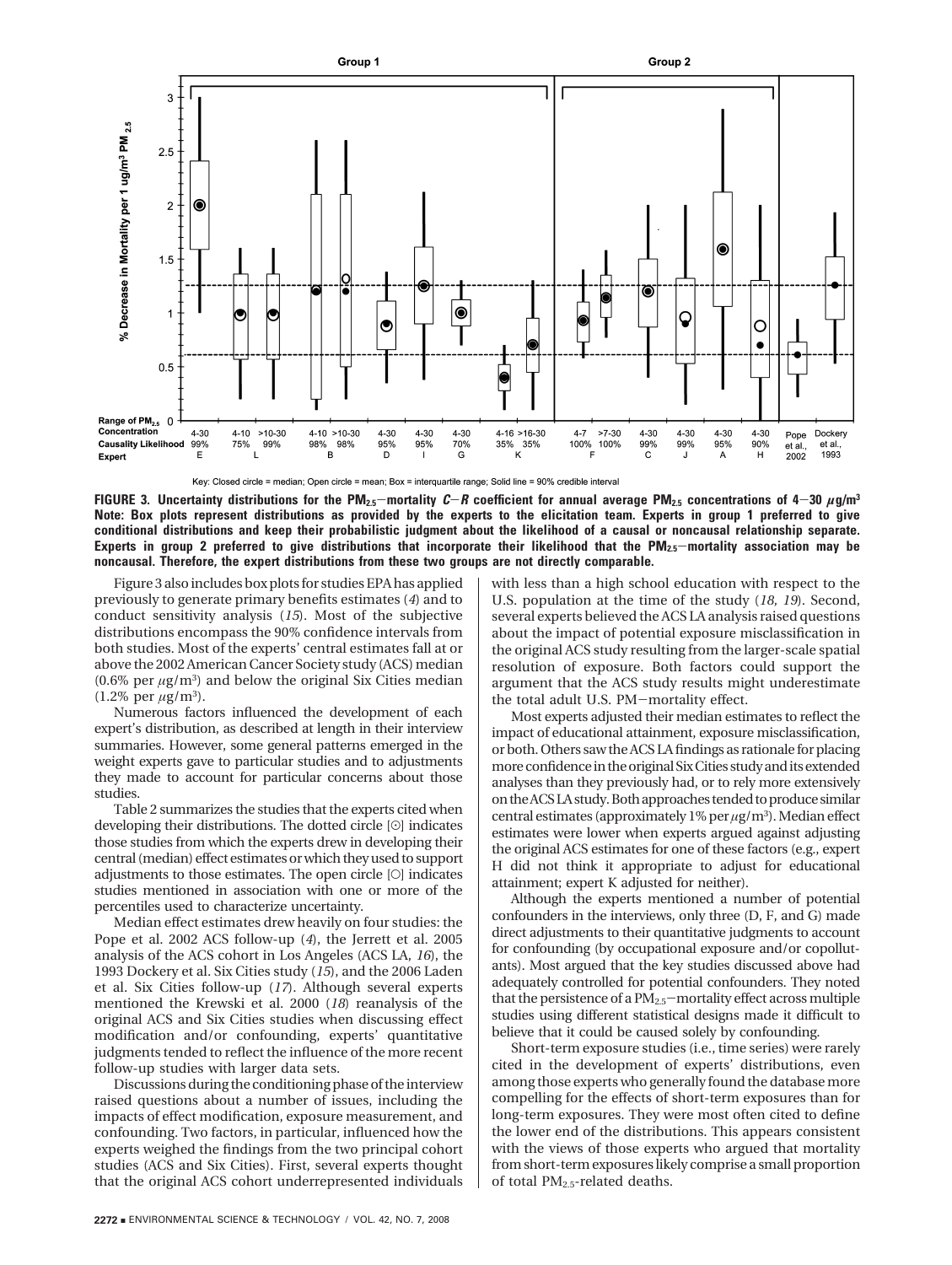|                       | ACS (Pope<br>et al. $(4)$ | ACS LA anal<br>et al. ( <i>16</i> )<br><b>Jerrett</b> | et al. ( <i>15</i> )<br>Six Cities<br>(Dockery | (Laden et al. (18);<br>cross-sectional)<br>Six Cities | et al., $1995)^b$<br>ACS (Pope | (Hoek et al., 2002) <sup>b</sup><br>cohort study<br><b>Netherlands</b> | (Laden et al. (18);<br>change estimate)<br><b>Six Cities</b> | et al., $2002^b$<br>Mallick | Willis et al.,<br>2002" | et al., $2000)^b$<br>NMMAPS<br>(Samet | <b>Initiative</b> <sup>c</sup><br>Women's<br>Health | 1991 and 1999; McDonnell<br>AHSMOG (Abbey et al.,<br>et al., 2000; Chen<br>et al., 2005) <sup>p</sup> |
|-----------------------|---------------------------|-------------------------------------------------------|------------------------------------------------|-------------------------------------------------------|--------------------------------|------------------------------------------------------------------------|--------------------------------------------------------------|-----------------------------|-------------------------|---------------------------------------|-----------------------------------------------------|-------------------------------------------------------------------------------------------------------|
| expert A              |                           | $_{\odot}$                                            | О                                              | $\odot$                                               |                                |                                                                        | Ó                                                            |                             |                         | O                                     |                                                     |                                                                                                       |
| expert B              |                           | $_{\odot}$                                            |                                                |                                                       | $\circ$                        |                                                                        |                                                              | $\odot$                     |                         |                                       |                                                     |                                                                                                       |
| expert C              | $\odot$                   | ⊙                                                     | $\odot$                                        |                                                       |                                |                                                                        |                                                              |                             |                         |                                       |                                                     |                                                                                                       |
| expert L              | $\odot$                   |                                                       | $\odot$                                        |                                                       |                                |                                                                        |                                                              |                             |                         |                                       |                                                     |                                                                                                       |
| expert E              | $\odot$                   |                                                       |                                                | $_{\odot}$                                            |                                | $\odot$                                                                | $\odot$                                                      |                             | $_{\odot}$              |                                       |                                                     |                                                                                                       |
| expert F              |                           |                                                       |                                                | $\odot$                                               |                                |                                                                        |                                                              |                             |                         |                                       |                                                     |                                                                                                       |
| expert G              | $\frac{\circ}{\circ}$     |                                                       | $\circ$                                        |                                                       |                                |                                                                        |                                                              |                             |                         |                                       |                                                     |                                                                                                       |
| expert H              | $_{\odot}$                | $\frac{0}{0}$                                         |                                                |                                                       |                                |                                                                        |                                                              |                             |                         |                                       |                                                     |                                                                                                       |
| expert I              | $\odot$                   | $\odot$                                               |                                                | ⊙                                                     |                                |                                                                        |                                                              |                             |                         |                                       |                                                     |                                                                                                       |
| expert J <sup>d</sup> | $\odot$                   | $\frac{\circ}{\circ}$                                 | $\circ$                                        |                                                       |                                | О                                                                      |                                                              |                             |                         | О                                     | О                                                   | О                                                                                                     |
| expert K              | $_{\odot}$                |                                                       | $\rm\tilde{\odot}$                             |                                                       |                                |                                                                        |                                                              |                             |                         |                                       |                                                     |                                                                                                       |
| expert I              |                           | $\frac{0}{0}$                                         |                                                | О                                                     |                                |                                                                        |                                                              |                             |                         | Ο                                     |                                                     |                                                                                                       |
| total $\odot$ :       | თ                         | ∞                                                     | ဖ                                              |                                                       |                                |                                                                        |                                                              |                             |                         |                                       |                                                     | 0                                                                                                     |
| total O:              | 4                         |                                                       | 5                                              |                                                       |                                |                                                                        |                                                              |                             |                         |                                       |                                                     |                                                                                                       |

# **Discussion**

This study created a structured approach through which individual scientists could characterize uncertainty in the  $PM<sub>2.5</sub>$ -mortality relationship in a probabilistic form. They were encouraged to take into account numerous factors that to date have not been incorporated into uncertainty estimates from previous EPA benefits assessments, such as the potential for nonlinearities in the relationship over the range of  $PM_{2.5}$ concentrations found in the U.S. They were also encouraged to consider the likelihood of a causal relationship, on the basis of the body of scientific evidence from epidemiology, toxicology, clinical medicine, and other relevant fields. Finally, the experts were able to account for the impact of limitations in individual studies and in the overall body of scientific evidence when developing their uncertainty distributions.

The study had a number of strengths that set it apart from previous studies of its kind. It included a large expert panel representing a range of respected scientific opinion and encouraged extensive interexpert communication through the use of pre- and post-elicitation workshops that reviewed project goals, the elicitation process, and key data. The use of a structured protocol, which underwent extensive external review, allowed experts flexibility in eliciting both the shape of the *<sup>C</sup>*-*<sup>R</sup>* function and values for the uncertainty distributions. Finally, experts were able to use Internet teleconferencing coupled with spreadsheet models and CB probabilistic modeling software during the interview to assist them in visualizing and evaluating their responses.

The study produced a set of judgments that individually and collectively provide a more comprehensive view of scientific uncertainty in the  $PM_{2.5}$ -mortality relationship. Most of the experts' distributions were broader than those defined by the statistical confidence intervals reported in the 2002 ACS study. The central estimates from most experts also exceeded the 2002 ACS study estimate, reflecting the quantitative influence of new research and analysis (*16, 19*).

We explored the sensitivity of our results to changes in the expert pool and in the elicitation process, using a simplified benefits analysis for a change in annual average  $PM_{2.5}$  concentrations in the U.S. from 12 to 11  $\mu$ g/m<sup>3</sup>. We used CB to generate a large sample (10000 trials) of benefit estimates from each expert's effect distribution, combined the samples, and estimated the percentiles of the resulting data set. Our results were not substantially changed by any of the factors evaluated, including removal of individual experts, the use by experts of parametric or nonparametric approaches to characterize uncertainty, participation in the pre-elicitation workshop, and the decision by some experts to change their judgments following the post-elicitation workshop. Individual experts, rather than any process differences, had the greatest influence; removal of expert E shifted the mean pooled benefits downward by 8%, and the removal of expert K shifted the mean upward by 8%.

Despite the robustness of its findings, this study has limitations that are important to consider in any application of its results. For instance, the quantitative question answered by the experts was premised on a set of specific assumptions specified in the protocol regarding issues such as baseline and historical exposure conditions, PM2.5 composition, and the characteristics of the U.S. population, potentially limiting the generalizability of the results to other contexts. In addition, the expert selection process yielded a group of experts representing a range of respected scientific opinions on the PM-mortality issue, not a statistical sample of expert opinion. Therefore, these results should not be used to assess the prevalence of individual opinions in the scientific community.

Defining the requisite balance of expertise necessary to address a complex question like this one is controversial. Characterizing uncertainty ideally requires integrating elements